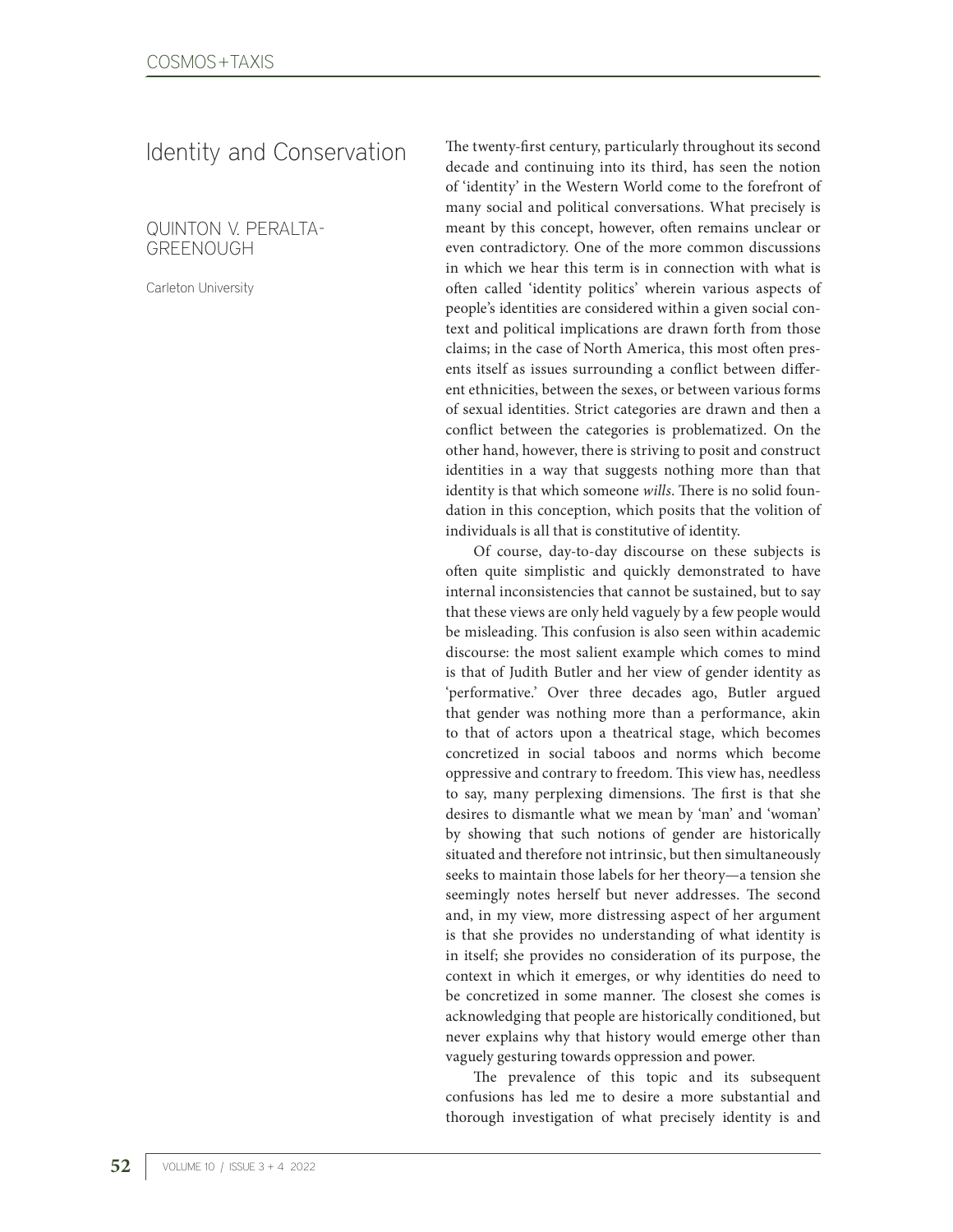what it means to possess one. Where do our identities come from? Why are they important? How does one maintain his identity? These concerns led to the reading of a perhaps unlikely source: the English philosopher and political theorist, Michael Oakeshott. Though identity is surely not something which Oakeshott spends a considerable amount of time discussing in detail, we can gain a complex and thoughtful understanding of what identity is through reading both his original philosophic text, *Experience and Its Modes*, and his essay entitled, "On being conservative." In his former work, he established the milieu in which men act out their lives; in the latter, he establishes the need for identity and how we come to have our various identities. As opposed to a notion of identity as something which is merely immutable as it is in identity politics or as something which is merely *willed* as suggested by those who believe we can construct ourselves however we please, Oakeshott offers a much simpler and grounded view. *Oakeshott understands identity as a learned manner of living that allows for an enacted constancy within the flux of an ever-changing world; it is, therefore, a conserved practice that allows us to find a home and continuity despite the dynamic cosmos we inhabit.* He is aware that the world is contingent and subject to change, both due to human volition and from changes beyond human volition, but he also understands that this flux is precisely why identity cannot be merely treated as something to be flippantly cast-off, based on what we may will in one moment then another.

To consider his view, we must first understand what Oakeshott calls the 'practical mode' of experience within which he believes human beings pass their lives; practice begins to take shape from this description of the human condition and the needs of the active human being come into focus. From within the practical mode, Oakeshott then establishes why the human condition calls for a steady identity, not as something merely posited or eternally immutable, but as a continuous string of contingencies that allow for people to get along agreeably within the vast and fluctuating cosmos. He does not prescribe particulars as he is sensitive to the plurality of the human condition and the many shapes it may take, but he nevertheless provides an explanation of the attitude necessary for identity to take shape: a conservative disposition. It is only from such a mindset that one may come to love his world and want to maintain it, despite that he understands that it is not ultimately true or perfect in any manner suggestive of eternal truth. His love is for that which is familiar, conserved due to its already-being-known, allowing for the world to become not a chaos of terror or dread but a place where we are allowed to get on well enough to find joy and delight.

To understand the purpose and place of identity in Oakeshott's thought, a preliminary exploration of his modal conception of experience must be considered. In his view, identity is something restricted to what he calls the 'practical mode' of experience, but this view cannot be understood without touching upon Oakeshott's philosophy as elucidated in his seminal text, *Experience and Its Modes*. His philosophical approach is quite radical, to the point that its viability could even be questioned, but it nevertheless provides insight into how Oakeshott understands truth and other lesser forms of experience such as practice. For Oakeshott, philosophy pursues an understanding of experience in its totality and is ultimately the only way to substantiate truth in an absolute manner; however, he believes that there are 'modes' present within experience that, being lesser than philosophy, provide a modified form of experience that is less demanding to navigate. For the purposes of this discussion, I focus on disentangling philosophy and the practical mode, as the latter is the mode that Oakeshott believes is most common to man as well as the mode in which we find our need for identity.

Oakeshott's philosophy, though not reducible to its time and place, emerges from a specific historical context that deeply influenced his approach. The nineteenth and early twentieth centuries were dominated by philosophies that could be described as fundamentally "historicistic," "scientistic," or "pragmatistic." Each of these three positions holds that the totality of experience can be explained from a single vantage point: that of history, science, or practice, respectively. *Experience and Its Modes* is, at its core, a repudiation of these views. Oakeshott's express aim is to explain why history, science, and practice are insufficient explanations for the whole of reality as they cannot substantiate their own activity, though they are legitimate forms of activity and should not be dismissed. To do this, he provides a rough sketch of what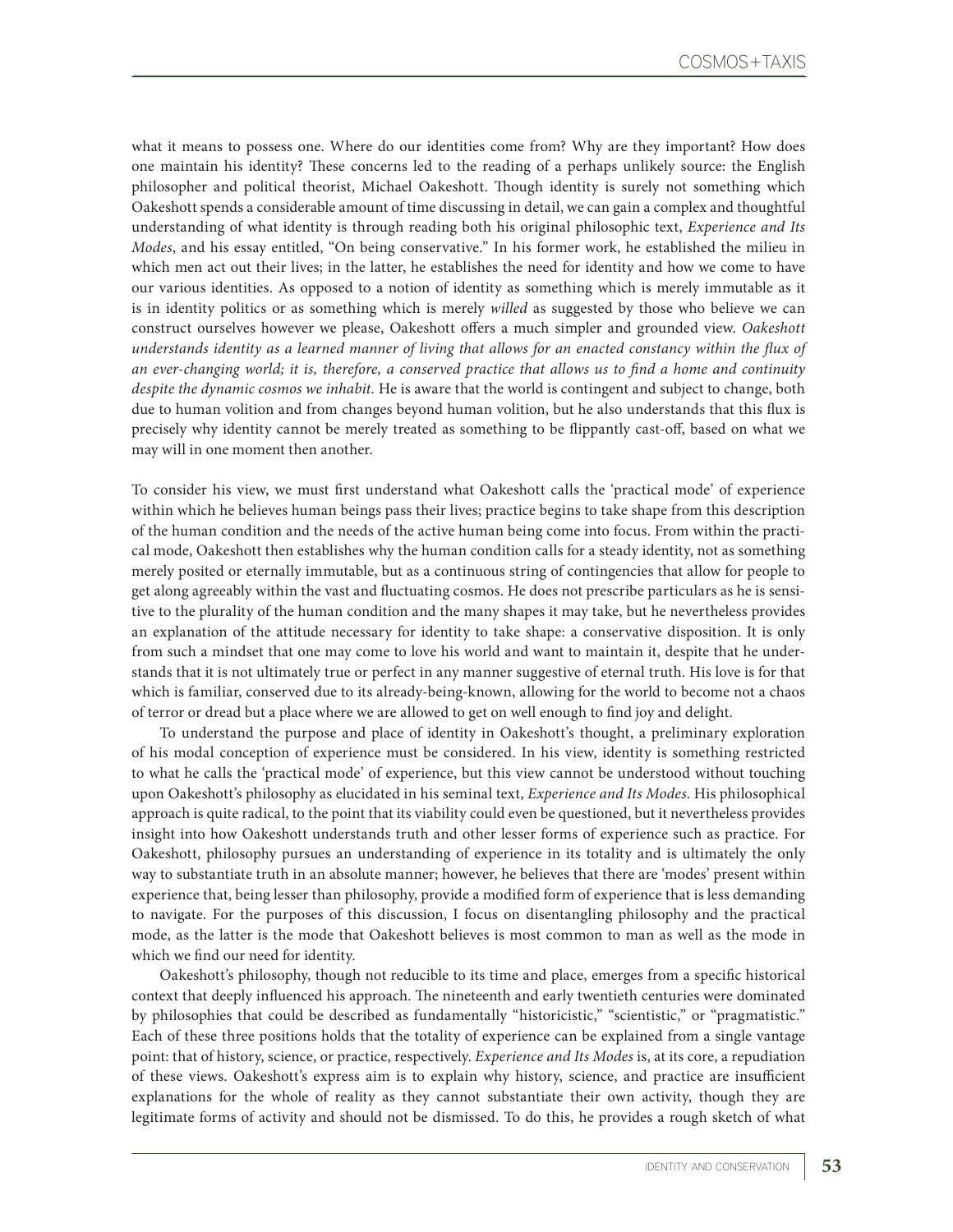he considers to be the character of philosophic experience before using this view to reject the alternative "philosophies" he is considering.

Oakeshott's philosophical enquiry, directed toward understanding experience without any modifications, presuppositions, or divisions, begins by analyzing what he understands as "experience" in its totality. What this term signifies is not merely the subjective experience of an individual agent within experience, but all that *could* be within experience in a *holistic* manner. What Oakeshott outlines is not a sense of personal experience trying to take in the whole of 'external' or 'objective' reality. Like other idealist philosophers, Oakeshott is instead interested in collapsing such notions as the 'subject' and the 'object,' or the 'experiencer' and the 'experienced.' The notion of experience, which he argues philosophy aims to achieve, breaks down all such binaries, leaving nothing outside of the coherence produced; this creates what many idealists have referred to as the "concrete whole" of experience of which there is nothing outside or left unconsidered.

Oakeshott's philosophical view, therefore, provides no possibility of understanding something in total abstraction from the rest of experience. The mere perception of a book does not qualify such as an absolute truth claim, and instead, such a truth claim requires the perception to be qualified within the whole of experience in which the identification of the book is made. This is the simplest definition of how Oakeshott understands philosophic truth: *holistic coherence*. For Oakeshott, truth is the whole of experience being reconciled to itself; "truth…is correlative to experience. It is the world of experience itself in so far as that world is satisfactory in itself." This means that particular claims always must be considered in light of the whole world to which they contribute, and the whole world must be understood as comprising many interlocking parts—to leave this behind is to leave behind an aspect of experience which is always counterproductive to the philosophic desire for holistic coherence.

This leads to Oakeshott's view that truth is based on the interdependent relationships of various parts which comprise a whole. Within the whole of experience, "particular ideas may perhaps be said to be known in experience as the products of analysis and abstraction." Oakeshott's phrasing here is important: what is perceived as particular is a *product* that is born of *analysis and abstraction*, meaning that a certain kind of thought must modify what is present in experience. Though it may appear that experience begins with particularized observations, Oakeshott argues that "we begin…with a world of ideas; the given is neither a collection, nor a series of ideas, but a complex, significant whole. Behind this there is nothing at all." At first, the given whole is mysterious and unexamined—but it is nonetheless whole. As aspects of this mysterious whole are then analyzed and abstracted, the nature of the whole is gradually revealed, becoming more consciously concrete: "to modify the system as a whole is to cause every constituent to take on a new character; to modify any of the constituents is to alter the system as a whole." These subtle reformulations of the subject at hand, both in its totality and its details, continuously allows for a more complete understanding. The mysteriousness of the world as initially encountered gives way to a more concrete world. This is the continuous effort of the philosophic impulse.

Oakeshott's notion of philosophy thus summarized indicates what he believes the core focus of philosophy to be; however, there is a secondary aspect to philosophy which is that it is also the voice within which one speaks when he elucidates the frameworks that are present in other modes of experience—the most prevalent being, in Oakeshott's view: practice, science, history, and poetry. This is curious as his conception of philosophy as a form of total experience seems to eliminate the possibility for other kinds of experience or knowing—if it encapsulates everything, what else could be known? Oakeshott acknowledges, however, that "diversity no less than unity appears in experience." He is able to maintain this claim and his theory of philosophy by arguing that the modes are not altogether separate from philosophy or separate from one another in the sense of them being some sort of 'nonoverlapping magisteria.' Instead, the modes are modifications of that holistic and coherent notion of philosophic activity, meaning that they are forms of experience that assume various presuppositions that are not justified by the modes themselves, but which grant them a relatively independent form of experience. These other modes of experience, therefore,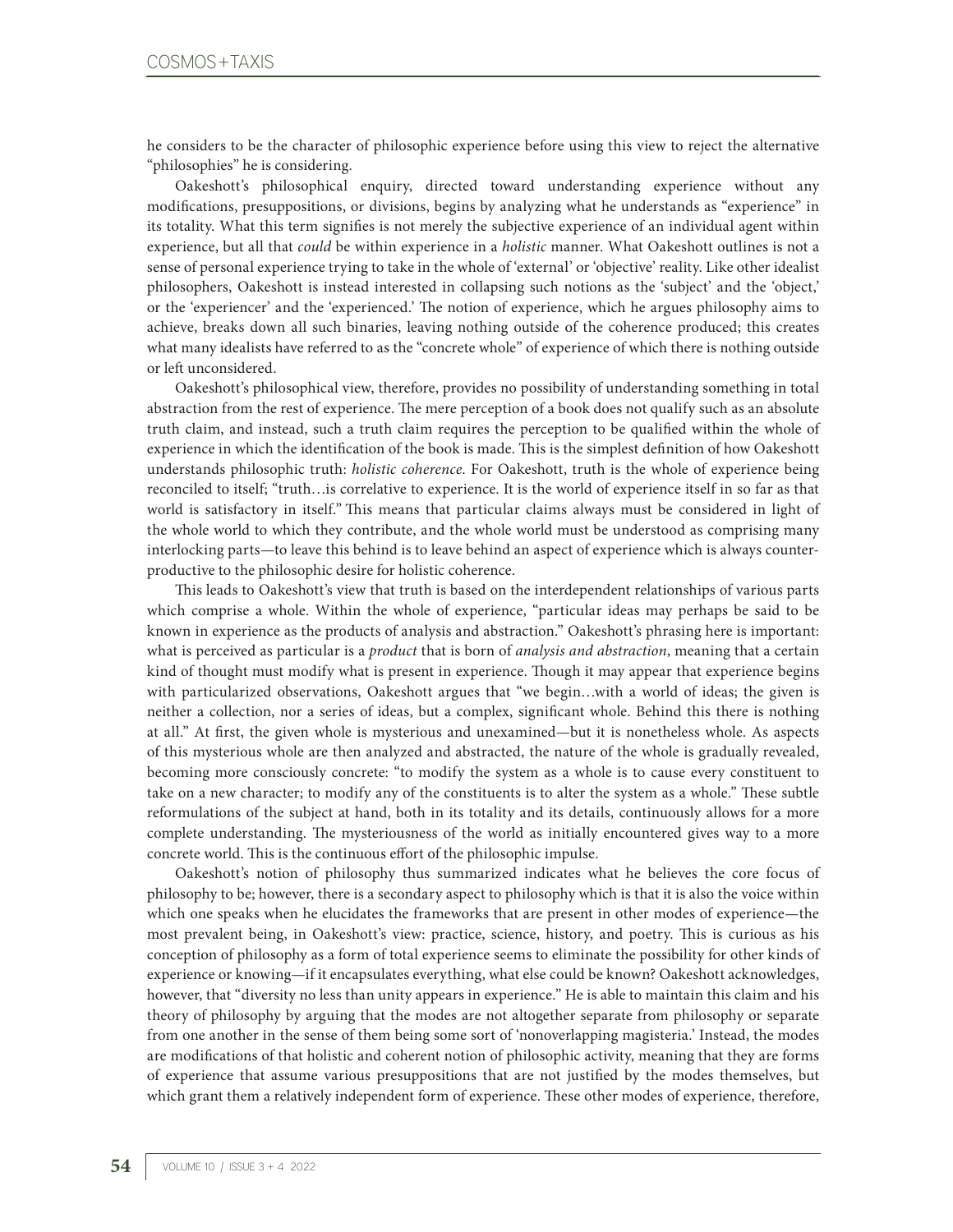maintain the key aspects of truth as defined by philosophy: coherence and completeness, insofar as those are possible despite the modifications that each mode presupposes.

As stated above, I only explore this notion of modality through consideration of the practical mode for the purposes of my present discussion. Nevertheless, it should be acknowledged that there are three other modes besides practice that Oakeshott considers at length: science, history, and poetry. Oakeshott sees each of those three modes as excursions; they are intellectual achievements that have little bearing on the day-to-day life of men and are therefore rarely ventured into—perhaps never ventured into by some people. They are not excursions, however, from philosophy—they are only modifications of philosophy. The other modes are only considered excursions from the standpoint of the practical world of ideas, as Oakeshott believes it is the most common to man; in some sense, it is the mode of living as humanity knows it, and "unless we make some conscious effort to step outside, it is within this world that we pass our lives." It is, therefore, considered the concrete form of experience by many thinkers—as if to be practical is to experience reality as it truly is. Given Oakeshott's view of philosophy, however, we may expect that he will reject such a position of practical truth being synonymous with philosophical truth. In reviewing his definition of practical activity, Oakeshott's view of it as merely a mode of experience becomes self-evident.

At the broadest level, Oakeshott describes practical activity as experience in which "the alteration of existence is undertaken. Practical life comprises the attempts we make to alter existence or to maintain it unaltered in the face of threatened change." Oakeshott does not shy away from the fact that this notion of practice has wide implications; what Oakeshott is discussing here is not merely a set of moral rules, nor those things which are typically viewed as significant aspects of life such as family, jobs, and finances. "Practice comprises everything which belongs to the conduct of life as such," as it must be maintained as a coherent world of ideas in which all particulars affect one another and the whole world to which they contribute. A set of moral dictates or the highlights of what we are concerned with in day-to-day life are not exhaustive of our experiences, as there are many micro-happenings perpetually at play in our lives that are necessary for what may concern us self-consciously. Practice, as Oakeshott considers it, is the definitive form of experience for us human beings—stumbling around in a cosmos far greater than ourselves in an effort to understand what it means to live at all.

This is indicative of the first presupposition that is inherent to the world of practical activity: individual volition. Oakeshott refers to practical experience as "*sub specie voluntatis*," or 'under the form of will.' This necessitates that there be at least one self—though there are always presumably more—within the world of practice who possesses volition and causes changes within the world he inhabits and is, in some sense, distinct from said world. It is important to note that such "individuals are designated, not defined," meaning that this notion of the individual is presupposed and cannot be justified internally by the practical mode. Oakeshott points out that for the volitional individual to question his own legitimacy as a being who possesses a will would contradict the very foundation of practical experience; in so doing, he has left the world of practice and must engage in a different sort of experience, most likely that of philosophy. The individual must consider his own will as self-evident if he is to act practically. Having established the necessity of volition for practice, it must be asked how this agent engages in practical activity: what is necessarily implied by a world of change?

Oakeshott argues that the existence of volition, of an individual who can change his world from within, necessitates two other presuppositions: the world of 'what is' and the world of 'what ought to be.' The volitional individual must consider both his world as it is and the world as he desires it to be, and these two conceptions must have a relative degree of autonomy; he first considers the world as it presently exists in order to find his place in it and must then consider his world as he wants it to become. Now, though Oakeshott does refer to both of these concepts as worlds, I believe it is more effective to consider them as 'sub-worlds.' The reason I make this distinction is that the realm of practical experience is itself a single world comprised of these two sub-worlds: "Practice is the alteration of one given world so as to make it agree with another given world. And it is, therefore, qualified and governed at every step by the character of the two worlds it presupposes and the character of the alteration it attempts." Conversely, the two sub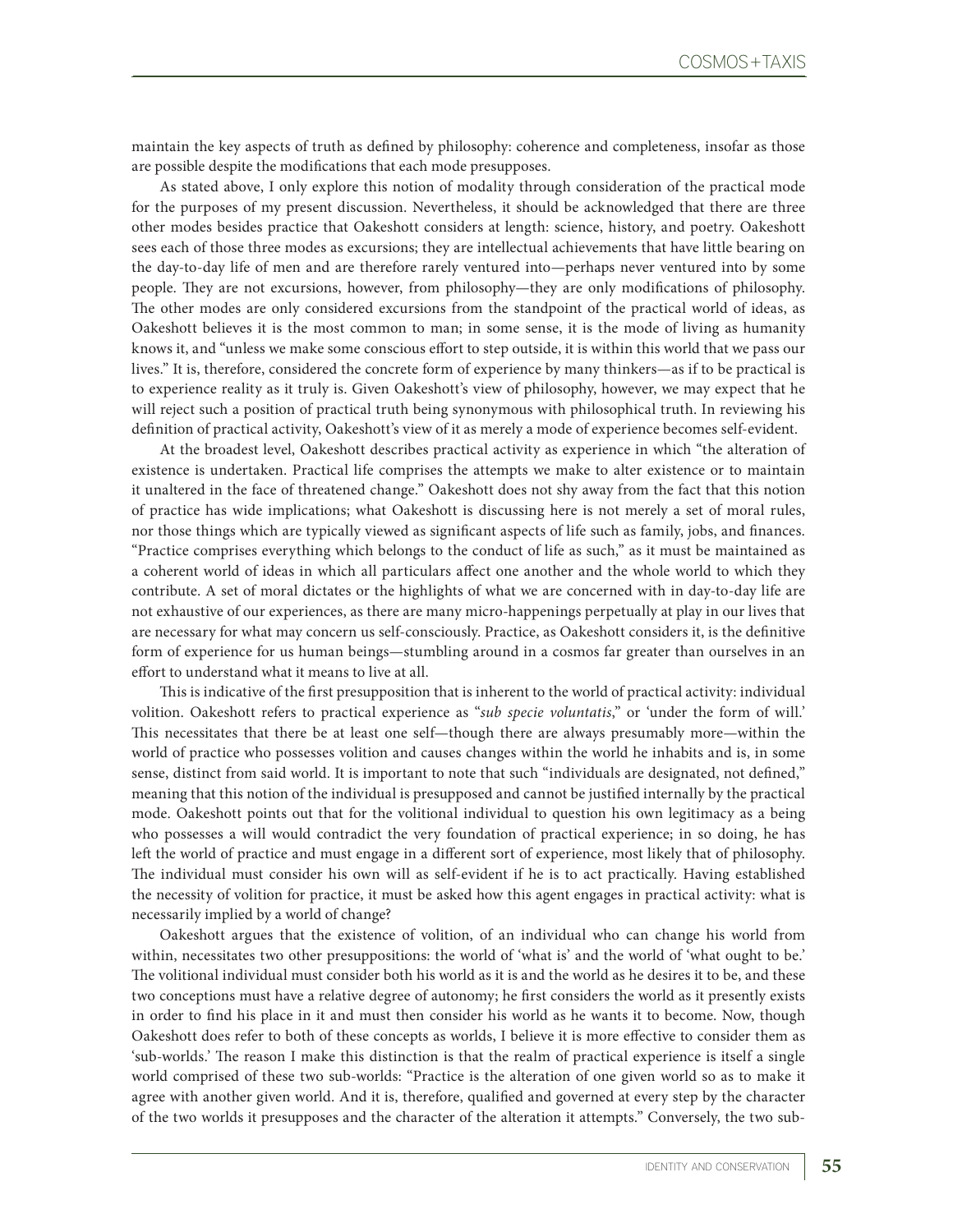worlds of 'what is' and 'what ought to be' become nothing more than "vicious" abstractions in the absence of one another. The practical world allows for a dynamic interplay between the two sub-worlds to create a coherent and relatively complete world of activity; each sub-world, however, cannot be made sense of without the invocation of the other—the world of 'what is' stagnates when taken on its own and the world of 'what ought to be' has no foundation from which to begin if taken by itself.

These three presuppositions—designated volition, the world of 'what is,' and the world of 'what ought to be'—comprise the character of the world of practice. If any one of these three presuppositions collapses, the other two must go as well. In the absence of a volitional individual, there is no agent to consider the present and how it may change; without the world of 'what is,' there is no basis from which the volitional individual may incite change; and, without the world of 'what ought to be,' the present must be taken as the whole of experience and volition becomes impossible. What is considered true within the world of practice is, therefore, the maintenance of a relatively coherent and holistic manner of living that the volitional individual maintains between the world as it is and the world as it could be. Now, in some sense, to have identified this balanced trio of presuppositions is to have understood the character of practical activity in Oakeshott's view. I believe, however, that there are two further points that can be drawn out from these observations that help elucidate Oakeshott's connection between identity and conservation: the observation of a beginning and end for each volitional individual and the malleability of what is 'true' for each individual as he passes from birth to death.

Oakeshott argues that practical life is something naturally thrust upon mortal humanity and thus the circumstance of human life is defined by change; aging and death are inevitable though their precise movements and details are, to some degree, malleable by human volition. The human condition is thus one of seeking reconciliation of the self with the inevitability of change. Insofar as a volitional individual can maintain an understanding of his world as it is alongside the world as he would like it to be, he continues to live in a manner that can be called practically 'true.' The truth can, therefore, change for a man from one moment to another without outright invalidating how he once lived. What is true for a man in his twenties may not be precisely true for the same man in his seventies; his younger self may have not hesitated when anticipating the sixty-hour workweek, while his older self could handle little more than resting in a chair and reading a book. What holds perpetual for this form of experience, however, is that there is always the world of what ought to be; and "so long as the future is an essential element of practical appraisal, coherence has eluded us; we are never without unrealized ideas."

Oakeshott foresees that this is a view many people will find difficult to accept; people tend to understand what is factual in a static manner, as in the way that "scientific and historical experience presuppose a world of fact which does not change or move." The fact that the molecular structure of water is understood as  $H_2O$  must always remain true or it must be overturned and deemed to have only ever been mistakenly thought of as true; though we think that President Lincoln was shot and killed by John Wilkes Booth, if this was proven untrue it means that we were once simply in error about that fact. If something is deemed to be scientifically or historically untrue presently, it is also asserted that it was always untrue, and we were only mistaken about the factual nature of a given idea. Practice, on the other hand, does not function in this manner. Invoking his understanding of truth once more, Oakeshott argues that truth is found in particulars when they are in accord with the world of ideas to which they contribute; in other words, "what is [a] fact in practical experience is, in the end, the world of practical experience as a coherent whole." The particularity of the young man may not accord in its details with his life of retirement to come, but the manner in which he traverses that journey from youth to wisdom can be considered greater or lesser insofar as it is a coherent continuation of experience.

This means that, for Oakeshott, there can be no static 'answer' to the questions of practical life. It is a world characterized by change, but it is not a sort of change that has a destination. Unlike the worlds of science and history, practice does not seek to generate a 'factual' world that is, theoretically, static and immortal. To seek a sort of truth in practice that is akin to the truths of history or science is to confuse what is being pursued in the first place—a confusion which Oakeshott believes plagues the "modern mind."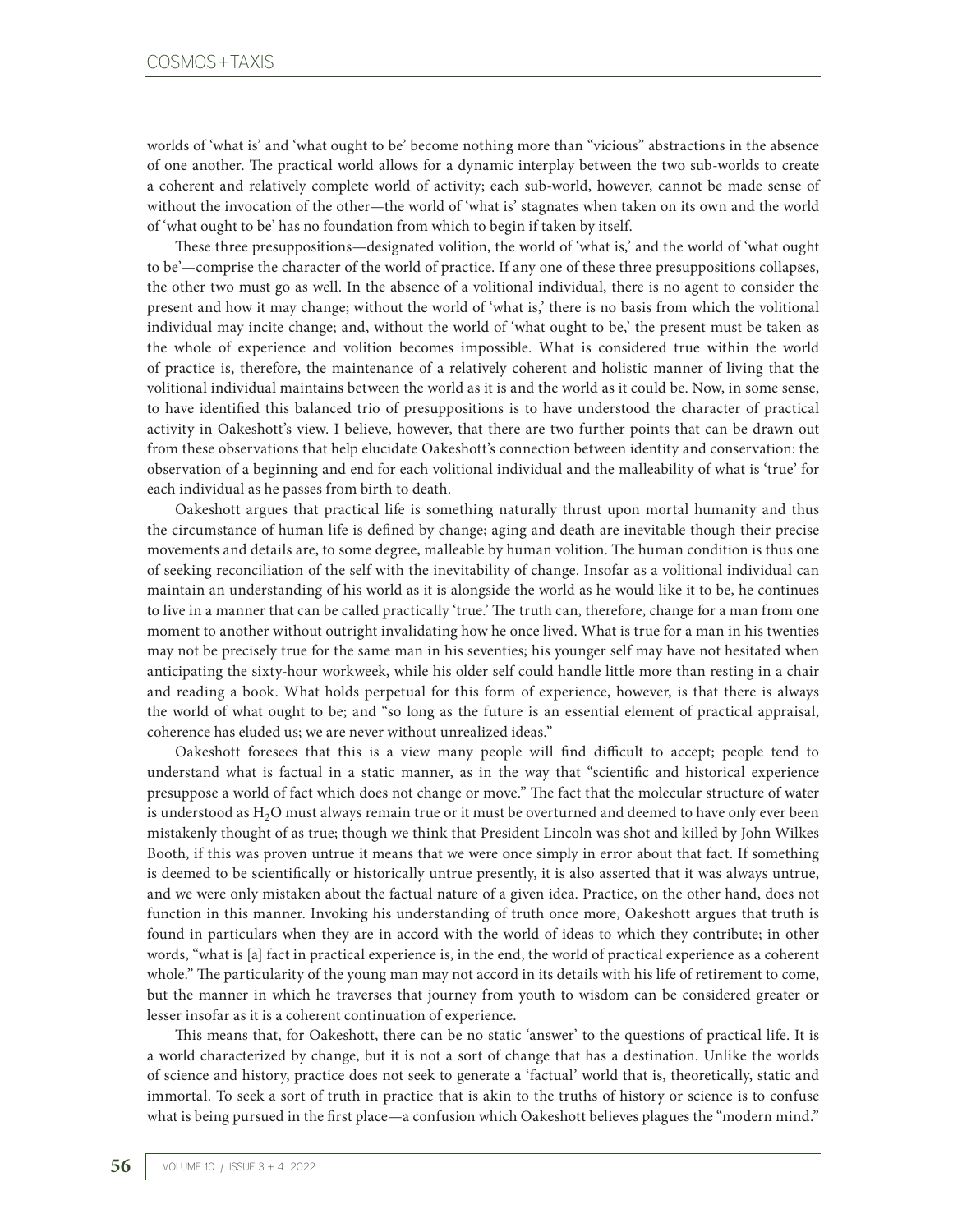The volitional individual, the sub-world of 'what is,' and the sub-world of 'what ought to be' are always necessary for the world of practical ideas. As soon as a desirable 'what is' is realized, "a new discord springs up elsewhere, demanding new resolution, a fresh qualification of 'what is here and now' by 'what ought to be'." It is these characteristics that make the nature of practical experience ultimately unsatisfactory as, in Oakeshott's view, its necessary trio of presuppositions—the self, the world as it is, and the world of what ought to be—are never able to be utterly reconciled to one another to allow for ultimate coherence. Nevertheless, Oakeshott maintains that it is the mode in which we move from birth to death, containing all we do, hopefully with as much grace as possible.

Having considered this distinction between philosophy and practice in Oakeshott's view, we can return to our main concept under consideration: identity. For all philosophers, the notion of identity must ultimately be the same: to be one with the absolute whole of experience. For a philosopher to be explicitly identified with anything else—meaning something within the whole of experience—would *ipso facto* cause him to pursue something lesser than the whole and no longer follow his philosophic impulse in full. Every philosopher, therefore, has but one identity which, I believe, we have been aware of since the teachings of Plato: a lover of wisdom. But to only ever love wisdom is not the way in which man lives his life, as "a man cannot be a philosopher and nothing else; to be so were either more or less than human." To live philosophically is to leave the cave, to find oneself in direct confrontation with the source of all light and Being; but to do this also destroys the particularity that we find relevant to the human condition, and it is only in practical life that man learns to be himself—to discover an identity that transforms the vicissitudes of this life from a prison-sentence into a joyful delight.

*Experience and Its Modes* is, fundamentally, a philosophic text. It is written from the standpoint of philosophy and therefore does not discuss *how* one acts practically in detail, but rather elucidates the *why* in considering the presuppositions that undergird practical activity. This does, perhaps, mark Oakeshott as somewhat anomalous within Western thought, as he believes that "philosophy is without any direct bearing upon the practical conduct of life, and that it has never offered its true followers anything which could be mistaken for a gospel." What he is acknowledging is that the much simpler and contingent nature of human goings-on do not have the same eternal status, solidity, and reality as do philosophical claims: man is no god, and man must therefore live in accord with principles not predicated directly upon eternal truth, though he may be informed by such truth. Regardless of whether we agree with this claim, it is essential to note that Oakeshott takes this distinction seriously and his thought follows accordingly. When we turn to *Rationalism in politics and other essays*, we find that Oakeshott is no longer speaking in his philosophic voice but has instead shifted into a practical idiom as he considers political activity, education, and the day-to-day life of human beings. He writes, therefore, not as someone attempting to establish foundational claims about experience but is instead interested in how we deal with our contingent reality and its various implications for living well.

In the former section, through reviewing Oakeshott's notion of practical experience from a philosophical perspective, I argued that the main mode of experience human beings exist within is a world characterized by change; however, there are three critical claims that he provides in "On being conservative" that further flesh out the world of practice from within that modified form of experience. The first is that the world of practice contains many conditions that we are obligated to contend with as we are born into a context where a rich complexity of happenstances is already in motion; no one is responsible for all that is given in our immediate world of practice, but it is also one in which we all engage and to which we all contribute. The identities we develop are thus outcomes of and reactions toward the world in which we exist—they cannot simply be dreamt up, nor will they have something of an eternal status, though they can be more or less enduring. The second, which emerges from the first, is that much of practical life is not exactly 'chosen' in any decisive sense, but is better thought of as 'given'—we simply adopt the given and adapt to it, doing so in ways we may consider conservative or innovative. Men are within a continuum of contingencies, bound together and chronologically conditioned though not determined; identity is that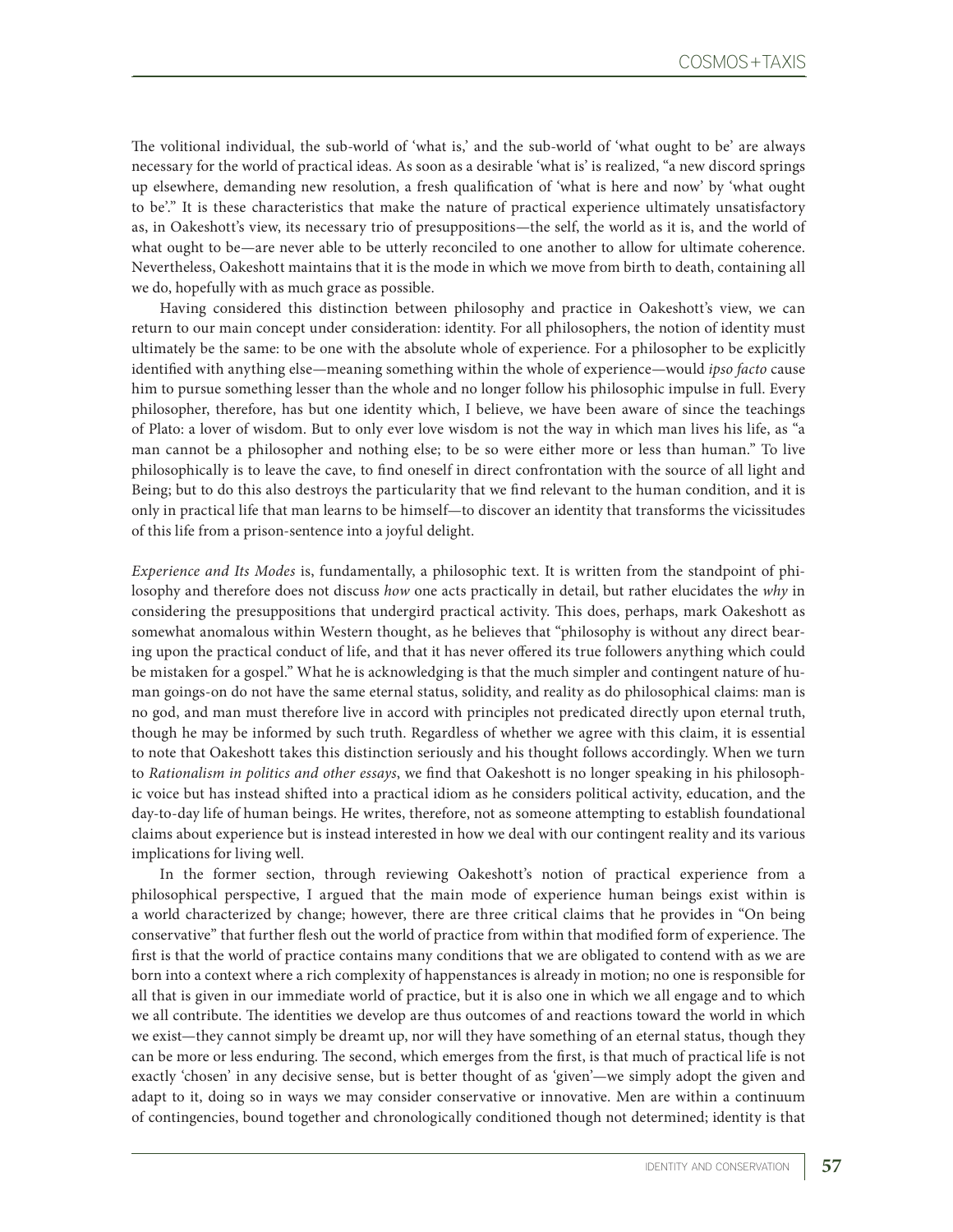which we appropriate and subsequently develop to surf this wave of contingencies with some semblance of grace, perhaps even doing so in a way which provides a similar even keel for those around us.

The third claim, which is perhaps Oakeshott's most enlightening in the essay, is a distinction that he makes between "change and innovation: change denoting alterations we have to suffer and innovation those we design and execute." In this sense, innovation is a form of change, but it is those forms of change that are generated directly by human volition—albeit, this is not restricted to what is self-consciously intended. On the other hand, there are many aspects of the human condition which are not the direct outcomes of any human act. This more fundamental notion of change is understood by Oakeshott as those aspects of life which are, by and large, beyond our control; if no person were to act, such changes would go on of their own accord. No one escapes aging, the sun sets and rises each day, and the grass will continue to grow—we might even say that "changing—themselves and their world—*is* what human beings *are*." Though it is true that people may take care of themselves to slow aging, invent their own notions of time so as to not be entirely ruled by the sun, or they can mow their lawn to keep it pristine, the changes beyond humanity's control are nevertheless accepted, and people will only ever abate the ramifications of such inevitable occurrences. Change is thus, in some sense, inevitable; whereas innovation, though highly likely and often even warranted, is not something that is constant within practice.

Considering how dynamic and fluid this understanding of practical life is, Oakeshott believes that human beings require a sense of stability that allows them to navigate the world: in short, men need a continuous identity. What is meant by 'continuous' is not the invocation of any transcendent principle or an appeal to some notion of 'human nature.' Instead, Oakeshott argues that "a man's identity (or that of a community) is nothing more than an unbroken rehearsal of contingencies, each at the mercy of circumstances and each significant in proportion to its familiarity." What he means by 'identity,' therefore, is something which has been *practiced* so as to make the experience of life itself less confusing and more enjoyable. As humans encounter the circumstances they were born into, made up of series of treasures and contradictions given to them by their forebearers, they develop ways of navigating the world that are certainly not immutable but which also undoubtedly work to stabilize their particular circumstances. This notion of identity, therefore, has less to do with evaluating one's experiences based on some external criterion such as 'truth' or by positing some felt need or ideal, but with a familiar set of given customs and manners that allow for engagement with the world in the first place.

The development of such an identity is then predicated upon a fundamental need to conserve that which we have continuously adopted in our actions and which, therefore, comprise aspects of our identity. The desire to protect our habits and customs is not to claim that they are eternally true or far better than any other, but simply to acknowledge that they are the one's that we are presently acquainted with and therefore reliant upon: "not, *Verweile doch, du bist so schön*, but, *Stay with me because I am attached to you.*" This is, for Oakeshott, the core of why we must understand what it means to be conservative of our habituated and enduring practices, so that we may continue to navigate the complexities of our contingent goings-on; in fact, without an identity to calm the storms of daily life, it would be nearly impossible to adequately grasp or evaluate anything we do in the world.

An excellent example, perhaps *the most* enlightening, is that of language, as it is something which no man chooses explicitly but which we all enjoy, maintain, and pass on. We might imagine a man who prefers his native tongue of German over any other language: he is hardly making this judgement based on German being 'truer' or 'better' than other languages, but rather on account of his capacity to express himself most fully in German due to his familiarity with the language. For him to find out that he is the last German speaker alive would be a tragedy, not on account of German being the best language he could possibly know or that there are no other languages for him to eventually learn, but because our *deutscher Freund* may never again find someone to whom he can best convey himself. This example of German falling out of usage may seem impossible for now but, by incremental and contingent changes, may eventually be a reality as fewer people learn the language. This would not necessarily happen because someone was attempting to eradicate the language or kill off the German people but would come about due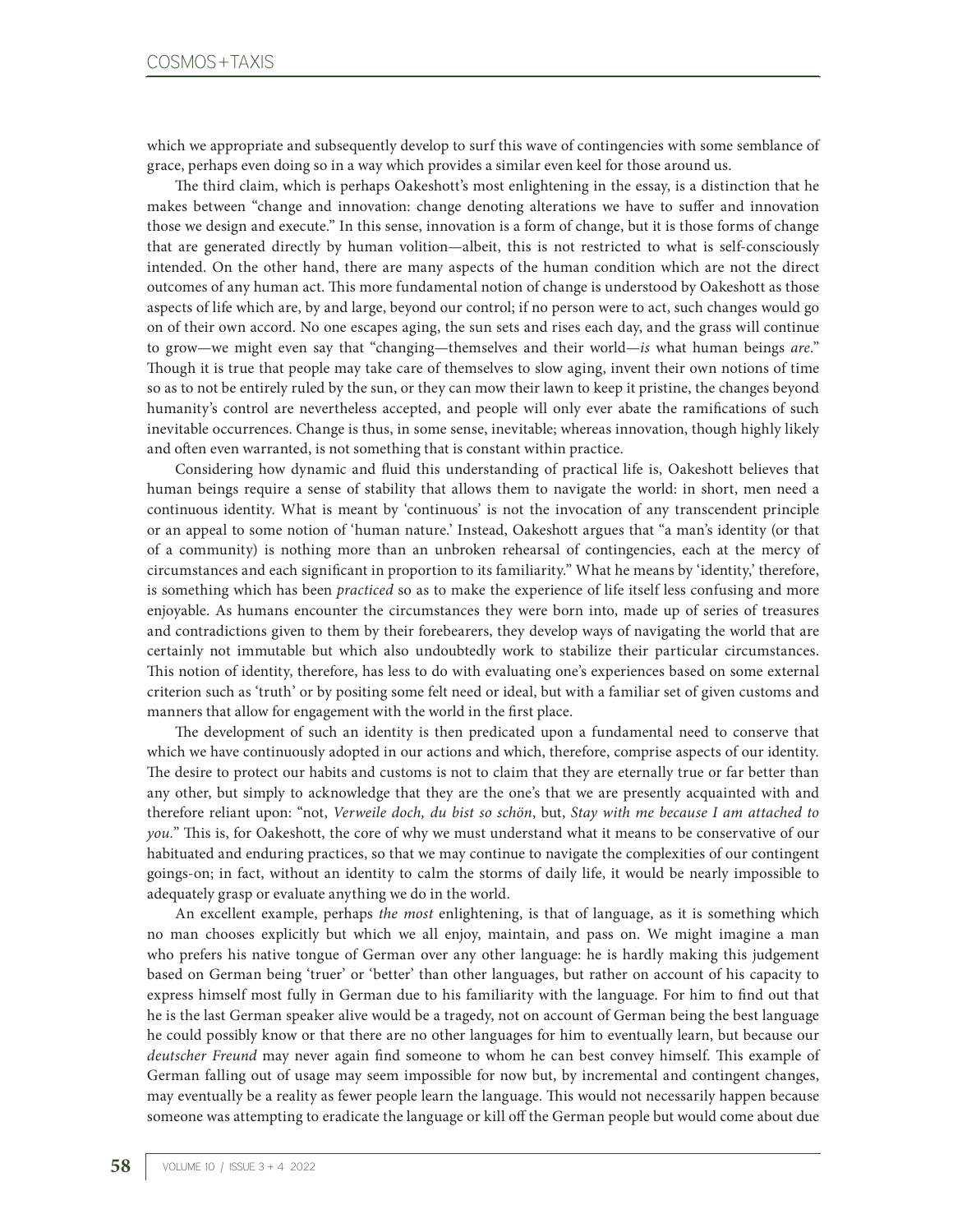to the changes that slowly and inevitably occur within practical life—no differently than the loss of Latin. The German speaker *identifies* with his own language because it was given to him to help navigate the world, and he has learned how to find comfort through maintaining his capacity to engage in life through his native tongue.

Without the desire to conserve, every practice we have would be considered no more crucial than any other, but that endangers our capacity to even think in the world—indeed, to even consider such a possibility requires that I rely on a variety of practices such as my native tongue and common customs. Instead, man must be protective of what he has grown accustomed to, not in a manner that is closed off to possibility, but which understands that new possibilities could not even be comprehended without relying on what is possessed presently. This is what Oakeshott means when he says that to be conservative is "to prefer the familiar to the unknown, to prefer the tried to the untried, fact to mystery … the near to the distant … the convenient to the perfect." This is a *preference*—and hardly an irrational one—which emerges from the recognition that people rely on what they already know in order to move beyond to what they may not know yet. If I were learning a new language, I would not attempt to grasp it as if I had never encountered any language before; rather, I, as an Anglophone, would rely on my mother tongue as I worked through the intricacies of French, German, or whatever other language I may pursue. The adoption of new practices and aspects of my identity does not come through the destruction of my prior self-understanding but emerges only from within that extant identity. To do otherwise is impossible, as I cannot know what I do not yet know, nor can I come to know what is presently unknown without transitioning from what is presently known. Even when someone reaches beyond his bounds, he will inevitably rely on what he already has in order to make sense of the new boundaries he is breaking. Men ought always, then, to be careful that they conserve that which allows them to tread further into what is not yet known.

Now, some critics of Oakeshott have objected to him on the grounds that not everyone has an identity worth conserving, nor does Oakeshott, supposedly, "allow the possibility that change might also enhance or develop the self, that change is opportunity, that a self without challenges must either invent some or atrophy." The first claim is, in my view, simply self-defeating; it must be granted that, even if someone had absolutely nothing worth conserving, his desire for innovation would not be for its own sake—rather, he would be doing so in the hopes of eventually having an identity worth conserving, which reinforces the claim that the conservative impulse has on the human condition. This brings us to the other objection: in my view, this second claim against Oakeshott only makes sense if he argues that the conservative disposition is the only legitimate approach to life—but he does not. It is, in fact, "not part of Oakeshott's purpose to recommend, simply and equivocally, this conservative disposition." He is a thinker who is supremely aware of the dynamic and pluralistic manner of life to which we are accustomed, but he believes that a dynamic system must ultimately have a continuous identity in something which can act as its foundation.

Oakeshott is perfectly cognizant of situations in which someone may believe innovation is necessary given the circumstances in which he finds himself. It is easy to imagine examples of people stumbling upon situations to which they object and consequently desire to change. Oakeshott provides an innocuous one: "a customer who finds a shopkeeper unable to supply his wants either persuades him to enlarge his stock or goes elsewhere; and a shopkeeper unable to meet the desires of a customer tries to impose upon him others which he can satisfy." We may think of many other situations such as a child persuading his mother that he deserves a new toy or an employee bartering with a co-worker to get a certain day off. These circumstances may not *feel* particularly innovative, but they nonetheless involve an agent actively attempting to modify the way things are as opposed to what would happen if he or she made no such effort. What is evident, however, is that in each of these circumstances the identities of each party involved are largely maintained and it is merely the details of their dynamics that shift slightly: the customer and shopkeeper both acknowledge the art of bartering; the child recognizes his continued dependence upon his mother for his needs and desires; and the co-workers understand a relationship of mutual support.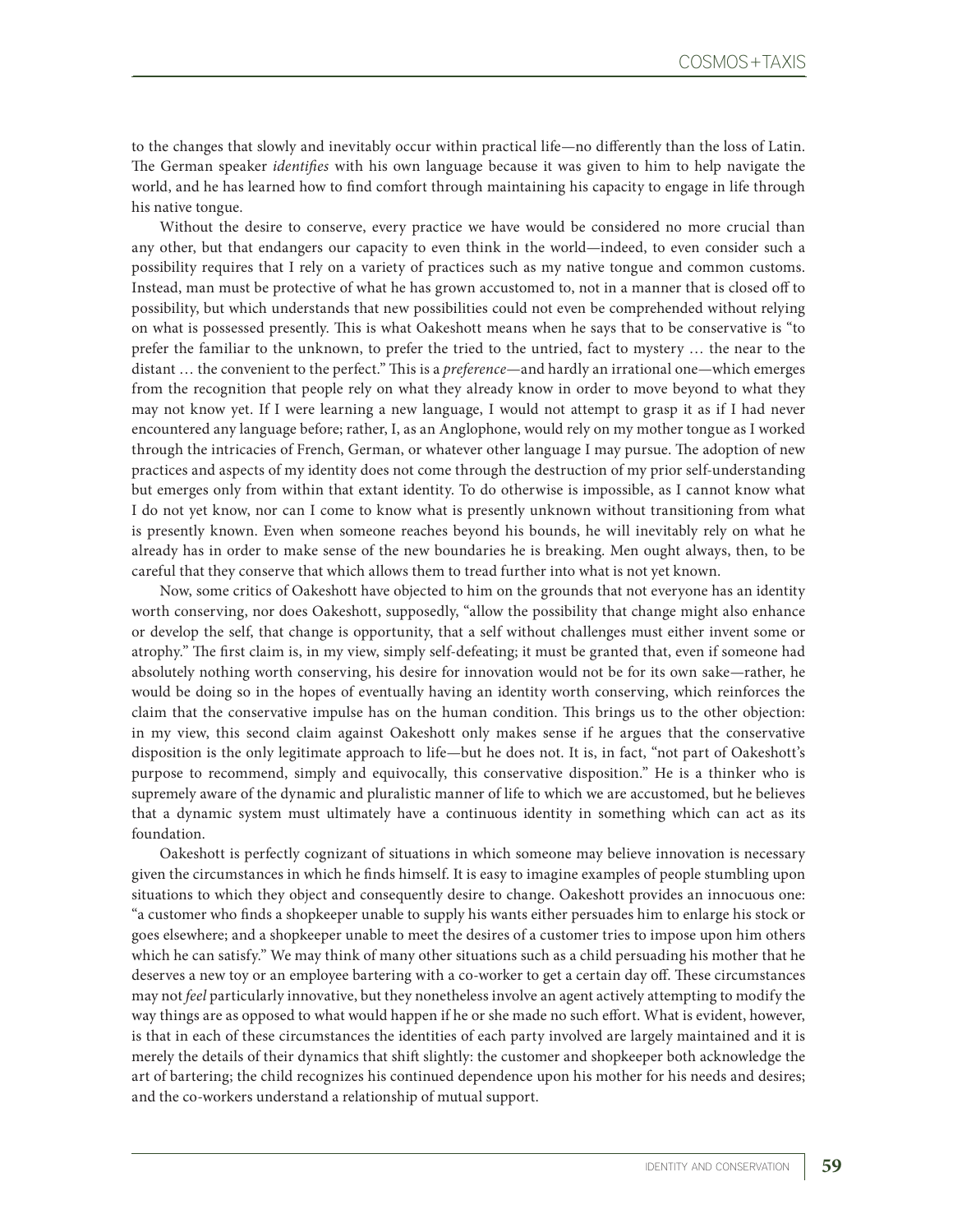These examples, elucidated by Oakeshott's argument, in fact overturn a common misunderstanding about the relationship between innovation and conservation that was succinctly stated over sixty years ago by Neal Wood: "without innovation there is nothing to conserve, and with conservation there is the continual need for innovation." Such a statement implies that innovation, 'progression' forward, is the status quo for human beings—an absurdity as this implies that 'innovation' is the 'conserved' practice of men—and that conservation is merely an unnatural halting or slowing down of that movement. What Oakeshott reminds us of is that, in distinguishing innovation from change, it is not in fact innovation that is integral to practical life; it is change that fundamentally distinguishes practical life, but man must have a conserved identity that allows him to navigate that change. Innovation is therefore reliant on the conservation of a known and hospitable form of conduct from which it can then leap; without the conservation of our identities, we cannot begin to consider how to make a change for the better.

In answering a challenge put to Oakeshott by Stephen Turner, I believe the complexity of this issue is further clarified. Turner argues that a possible problem that could be leveled against Oakeshott's view is that of providing evidence for his claims about this balancing act between what is presently had and what may be gained. As Stephen Turner aptly identifies, Oakeshott's aversion to risk seems to imply that he has a knowledge of the effects an innovation will entail. Yet, if this is true, innovation should not be an issue because then even Oakeshott is conceding that he knows the outcome of said innovation and can simply evaluate if it is worthwhile. If he denies this knowledge, on the other hand, the critic may then argue that Oakeshott's knowledge of the future is as uncertain as the innovator's. The innovator, therefore, presents no more of a risk than the conservative.

Despite the merit of this critique, it misunderstands the relationships between the world as it is found presently and the world as it could be*.* These are not two distinct notions that exist independently of one another but are instead mutually revelatory and require each other to be understood. A man cannot act in the world if he has no vision of how the world might eventually be; he also cannot disregard the world as it is if he would like to arrive at some desired world that is not yet. There is, nevertheless, a privilege afforded to the world as it is over the world as it ought to be due to it being actual and practiced—one's identity is far more defined by what is than what could be. By acting conservatively, an identity may be found through habituation that is sustained and known; if anything, it is as close as one can come to a continuous conception of the world as it is and will be—any radical shift would need to come from change beyond the scope of human control, and this is nevertheless better dealt with when one possesses a familiar manner of living. The innovator, on the other hand, incites the change that can cause instability as he "generates not only the 'improvement' sought, but a new and complex situation of which this is only one of the components." Additionally, having shaken his identity which was tied to his former practices, there is now the added confusion of not fully understanding how to deal with whatever changes may emerge from beyond the influence of human intentions. This means that, though the specifics of the circumstance may not be known, there is a general risk ever-present when a man decides he is going to incite some form of innovation that will threaten how he has learned to deal with the challenges of human life.

With these tensions between the conservative and innovative viewpoints in mind, Oakeshott does not seek to merely dismiss the role of innovation in human affairs. Instead, he argues that what is often sought by the conservative disposition is something of a middle ground with an innovative spirit. Despite concerns about the costs and benefits of innovation, there are moments when the conservative temperament must give way to innovation regarding a specific defect in one's manner of life; however, in such an instance, the innovation in question emerges slowly from within his present identity, allowing him to adapt to it more easily. Oakeshott's concern, however, is that such a middle ground is not being pursued. He believes that the people of his own time and place have become disconnected from any sense of the conservative disposition, always "ready to drop the bone we have for its reflection magnified in the mirror of the future," instead of enjoying the delights of life with which they are presently familiar.

This leads Oakeshott to worry about the possible ramifications of an all-consuming desire to innovate. Innovation is, as noted above, actively attempting to change the world as we find it so that it might accord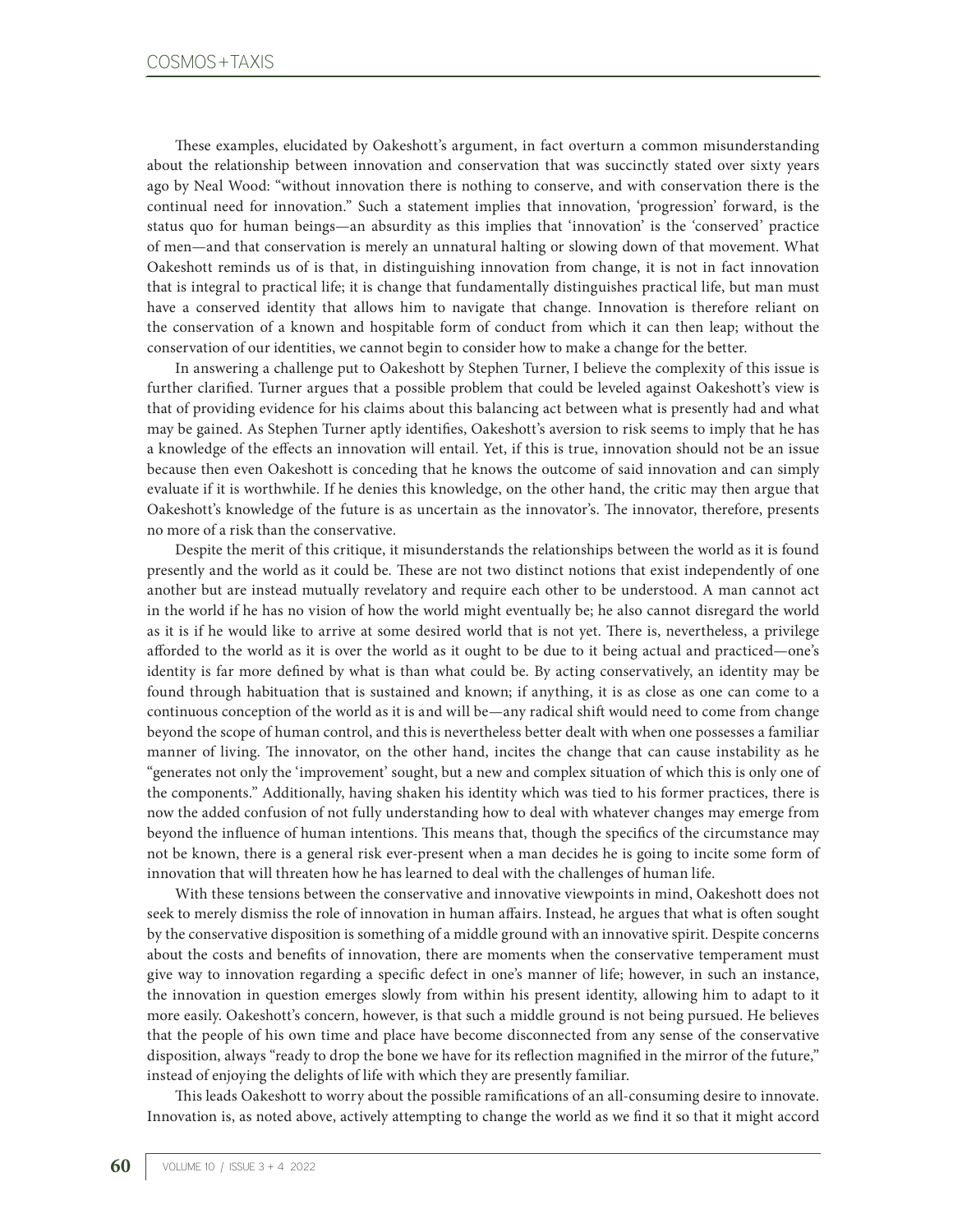with a vision of what it could be—it is antithetical to a sustained identity. If this disposition is pushed to an extreme, it could eventually call for the total overhaul of the world as presently experienced. The conservative disposition ought to be the counterbalance to this innovative impulse, but it is impossible to gain equilibrium when the innovative spirit is drowning out the cry of its conservative counterpart. Each disposition plays a role in the human condition, and one cannot merely overcome the other. Their relationship should be understood not as a boxing match with a single victor but as a dance in which each partner moves with the other to create a sense of delight for all involved. No doubt, this also means that the conservative disposition cannot exist apart from its innovative counterpart, and to perpetually conserve is as unlikely as perpetually innovating. Oakeshott's concern is that if people do not recognize the importance of the conservative disposition in sustaining their identities, they will continue to tear apart these stable foundations upon which they rely to navigate the world. He therefore outlines two sorts of activity that he believes demonstrate how the conservative disposition is integral to the formation of identity: activities done for their own sake and activities that require the use of tools to be executed effectively. In looking at these aspects of practical experience, we gain a clearer picture of how our identities emerge and why we would desire to sustain them through reflecting upon aspects of practical life that most strongly call upon the conservative disposition.

Oakeshott remarks that, given the present proclivity toward innovation in all manner of life, "the disposition to be conservative…might be expected to end, with the man in whom this disposition is strong last seen swimming against the tide, disregarded not because of what he has to say is necessarily false, but because it has become irrelevant." As so succinctly put by Neal Wood, there is a present assumption that men must reach beyond what they presently have, for "time does not stop. Men deserve more than poignancy and old port." Yet, it seems more likely to Oakeshott that the conservative disposition is seen as *passé* only due to a lack of understanding; conservation in action persists throughout the human circumstance, and to not recognize this will only cause further confusion and turmoil. Indeed, Oakeshott argues it is not difficult to see that "there are many occasions when this disposition remains not only appropriate but supreme." In looking to aspects of practical life that are emblematic of this disposition, people may begin to see how various aspects of their own lives are better understood by considering themselves from a conservative standpoint.

Oakeshott argues that all activities and relationships "which are engaged in for their own sake and enjoyed for what they are and not for what they provide" are thoroughly conservative—indeed, they are the emblem of what it means to conserve. Oakeshott's often used example is that of friendship, a theme he returns to throughout his works. To hold someone as a true friend is not to obtain anything other than the experience of having someone who is familiar and comprises a part of what one considers his 'world,' what he considers *home*. With other relationships, this may not be so: "to go on changing one's butcher until one gets the meat one likes…is conduct not inappropriate to the relationship concerned; but to discard friends because they do not behave as we expected and refuse to be educated to our requirements is the conduct of a man who has altogether mistaken the character of friendship." In a friend, one may find a confidant, a counselor, or a jokester; though he may be appreciated for all these qualities, the love that a friend has for him will not be reducible to any of those singular aspects. It is no wonder that friendships often develop when people are traversing great challenges in life, be that in grade school, traveling, or war. For, in those moments, friends discover themselves together, their mutual journey acting as a continuous reminder to each friend of who they are in themselves. The identity of my friend, as separate and uncontrolled by me, can provide me with a reminder of who I was, how I came to be as I am, and what I shall become; to force my friend to be what he is not will crush the identity which I possess through him being an external and continuous pillar of my own self-realization.

In brief, to enjoy something for its own sake is not to engage in the endeavour for some other end to come, but rather to engage in the activity because it approximates an end in itself. As Oakeshott sees it, life is a delight when engaged in this sort of activity, but human beings—as finite creatures that must always be conscious of change—often must work to provide for their needs through activities that derive some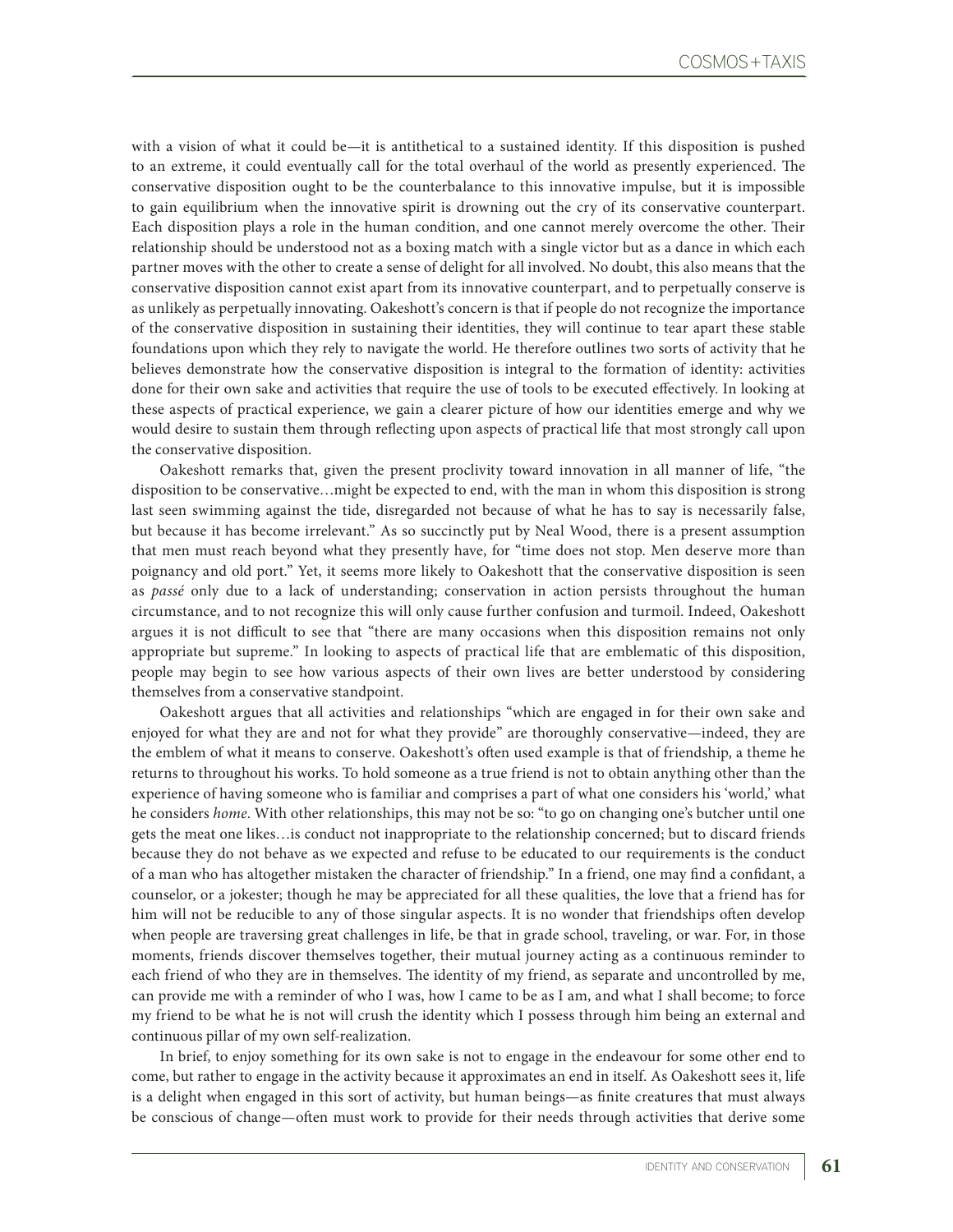external end, such as labours for a wage to put food on the table. Such activities that are done for the sake of an end to come always cause a separation of the world as presently engaged compared with the world as it is desired to be. In performing any activity for its own sake, however, the separation between the world as it is and the world as it is desired to be is abated for a moment—whether that is in enjoying a walk through a flowering meadow, reading T. S. Eliot's *The Waste Land*, or enjoying the company of one's husband or wife. It is in such experiences that the conservative disposition has taken hold, as the enjoyer of such activities desires to stay in that moment of delight for as long as humanly possible.

A seemingly strong objection, however, could be made against this desire for activities pursued as ends in themselves: do these not make up just a fraction of the human experience, and are we not much more often engrossed in activities that require the separation of the world as presently engaged and the world as it could be? This is a question that cannot go unaddressed—fortunately, Oakeshott is well equipped to anticipate such objections. He recognizes that human affairs so often entail the emergence of unforeseen circumstances, and it should therefore be expected that any activity pursued for its own sake cannot sustain itself perpetually. This is a perfectly valid point, which is why Oakeshott is no less receptive to actions pursued for the sake of an extrinsic end; he is not, however, willing to grant that these activities are beyond the scope of the conservative disposition.

Oakeshott points out that, even among activities that are the means to an end, most "projects are often provoked and governed by the tools available." What he is pointing out is that, even if an activity has radical or varied ends that it pursues, the means with which that activity is performed will likely remain constant. Now, this topic can become muddled in certain details, particularly the fact that the end produced by one man may become the tools of another; for example, some time ago, a woodworker would have used his carpentry tools to perfectly cut and shape pieces of wood into a hockey stick—the end of the woodworker's activity—which would then become the tool used by a professional hockey player to try and score goals to win games. Notwithstanding that this distinction between means and ends may be somewhat relative in certain instances, it is still helpful for understanding situations in which someone may be conservative despite the activity in question not being an end in itself.

Oakeshott argues that "tools are less subject to innovation than projects because, except on rare occasions, tools are not designed to fit a particular project and then thrown aside, they are designed to fit a whole class of projects." Familiarity with a tool is necessary for it to be used effectively. A man who has never touched a chisel—let alone taken the time to figure out which chisels are best for him and his work—will have a tough time doing even the simplest stone sculpting. Any tradesman will acknowledge that "tools call for skill in use and skill is inseparable from practice and familiarity." It would not be a stretch to say that tools—when discussed in the context of certain roles, be that a trowel to a mason, a saw to a carpenter, or a wrench to a plumber—eventually become an extension of the tool-user and are critical to his identity, and the tools are valued insofar as they relate to a conserved practice of using them.

Now, though tradesmen are helpful for understanding this point, as they use readily recognizable tools such as trowels and shovels, the conservative implications of tool-using extend beyond to other professions or activities that may appear less obvious. For example, a professor of English will likely have a copy of Shakespeare's *Macbeth,* complete with his substantial underlining, highlighting, and marginalia. If I were to steal his copy and replace it with an identical edition, save for the various page markings he had inserted over the years, his next lecture about the play would likely be far less organized and informative; perhaps he would be no longer remember the exact line in which he believes Lady Macbeth shows herself as the true mastermind behind the plot, or this professor will no longer recall precisely how he wished to describe the influence of the witches' prophecies upon Macbeth himself. The professor has lost his bearings as an educator—an aspect of his identity—through the loss of his text which had become something of a map for him in traversing the intellectual landscape of Shakespeare. What is clear is that, in both the case of a tradesman using a literal tool or an intellectual using his own annotated copy of a text to organize his thoughts, "familiarity is the essence of tool using; and in so far as man is a tool using animal he is disposed to be conservative."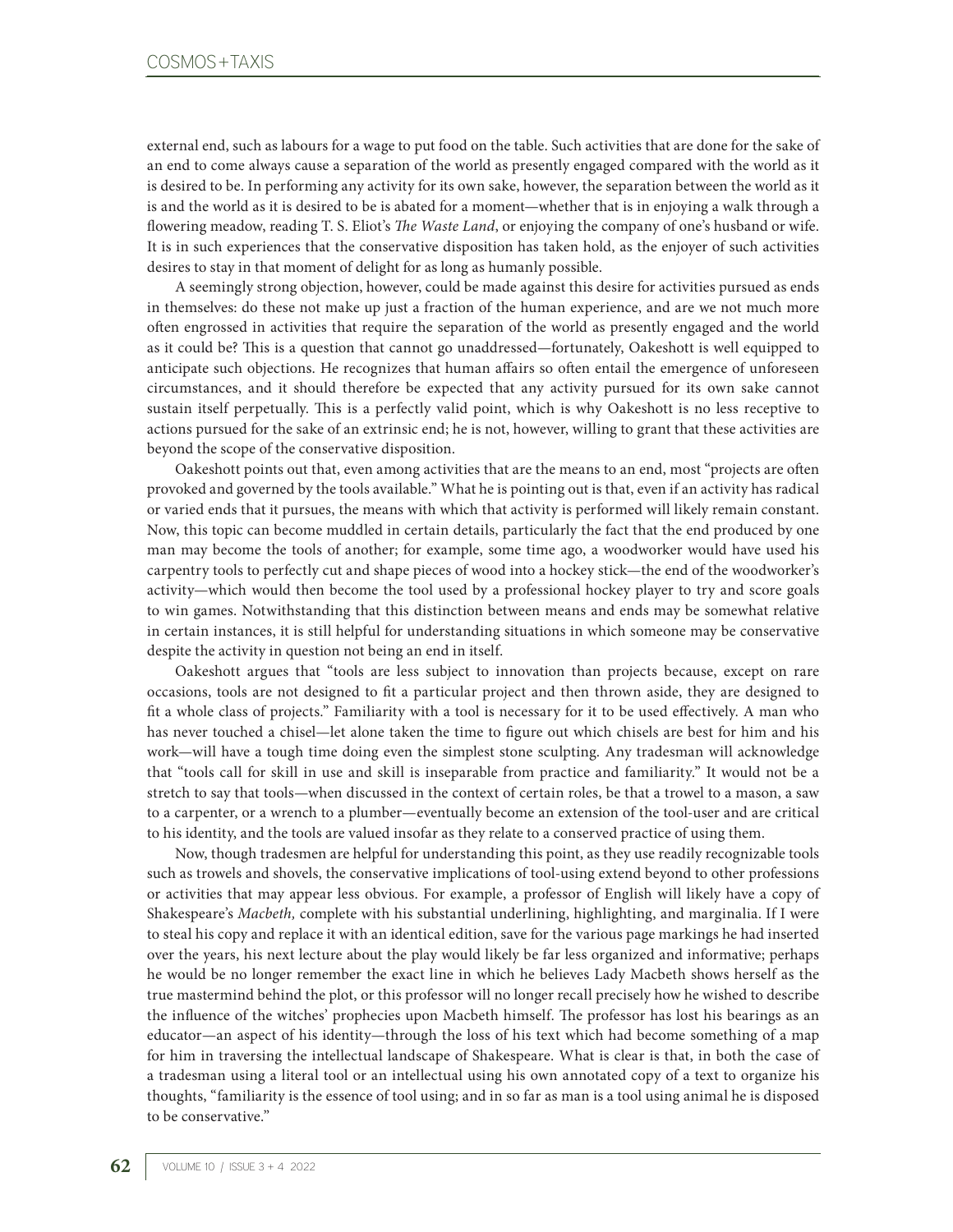Oakeshott's final move in his analysis of tools is to expand the conception of what is generally meant by a 'tool.' He wants to move beyond the idea of a physical object—be that a drill, a saw, or even a book that is designed to help with some task and instead consider "a certain kind of tool in common use, namely, general rules of conduct." This may not seem to follow, but what Oakeshott is here acknowledging is that there is an aspect of relativity about our social customs—what is important about them is not that they are immutable but that they are useful, just like any other tools. It is true that people's mother tongues are largely a product of chance, no one chooses where he or she will be born, and our customs emerge spontaneously through local interactions of different peoples. Yet neither language, nor geography, nor custom precisely dictates what people ought to do substantially. Rather, they act as guidelines, conduits to help people more easily engage with the world and provide common spaces within which they can express themselves and seek a sense of delight. They constitute something of a routine for all involved; but, whether on the scale of a community or just one person, a routine does not go from non-existence to perfect order overnight. A man must begin with simply *a* routine which is often more important than the substance of the routine, and one can only generate a good or better routine by first establishing a routine at all. This is the sense in which customs, routines, or habits are *social tools*, as they make the social interactions of humans more manageable through practice. Just as having a shovel makes digging a hole much easier than doing so within one's bare hands, so it is that having a common language, familiar routines, and habituated customs makes human interaction much easier to navigate—thereby making them worthy of conservation.

Oakeshott acknowledges that human customs "are the product of reflection and choice, there is nothing sacrosanct about them, they are susceptible of change and improvement; but if our disposition in respect of them were not, generally speaking, conservative, if we were disposed to argue about them and change them on every occasion, they would rapidly lose their value." Oakeshott, as stated, acknowledges that there is a relative aspect to much of the human condition; the customs used by a people have a sense of arbitrariness in that we could imagine that they could have been otherwise. What does not follow from this line of thinking, despite the protestations that may emerge from many contemporary readers, is that these social tools and customs should therefore be thrown away. The fact that something exists does not make it sacred, but it certainly implies that it informs the manner in which a person or a people presently live—especially if it is a long-enduring practice. To simply dispense with a certain custom because it is not explicitly understood is as foolish as saying that a word is meaningless because *I* do not know what it means.

In short, the conservative disposition is most obviously present in situations when an activity is being performed for its own sake or in relation to the tools people use to perform certain tasks. In both cases, the reason for conservation is never justified on the grounds that the specific activity or tool is 'naturally' or 'metaphysically' necessary. Rather, through practice of a specific activity that is its own end or the habituated use of a tool that makes a certain sort of task easier, people will begin to consider those things as aspects of their identity in the world. It is not that this developed identity is immutable or that there is no other manner of living and acting that we could imagine, but that this identity *is developed* and therefore governs present ways of living. The claim of the conservative disposition is never truth or goodness, but familiarity and practice. In Oakeshott's view, identity is thus not something which I dream up or contrive, but it is rather a series of learned responses to the world in which one lives so as to stabilizes the difficulties inherent in the contingent and fluctuating world of practice.

In reading through Michael Oakeshott's writings, we see someone who evidently has a great sense of and appreciation for style and wit—we may even call him an aesthete in the best sense—but we also find a man who is very careful not to say too much. He is doubtful of his capacity to make a fundamental claim about the human condition, typically preferring to be critical of those who claim to have all the answers. Though it may annoy us that he provides no concrete alternative, I do not think this is emerges from ignorance or stupidity but rather from a great respect of the complexity of human affairs. If anything, he is more com-